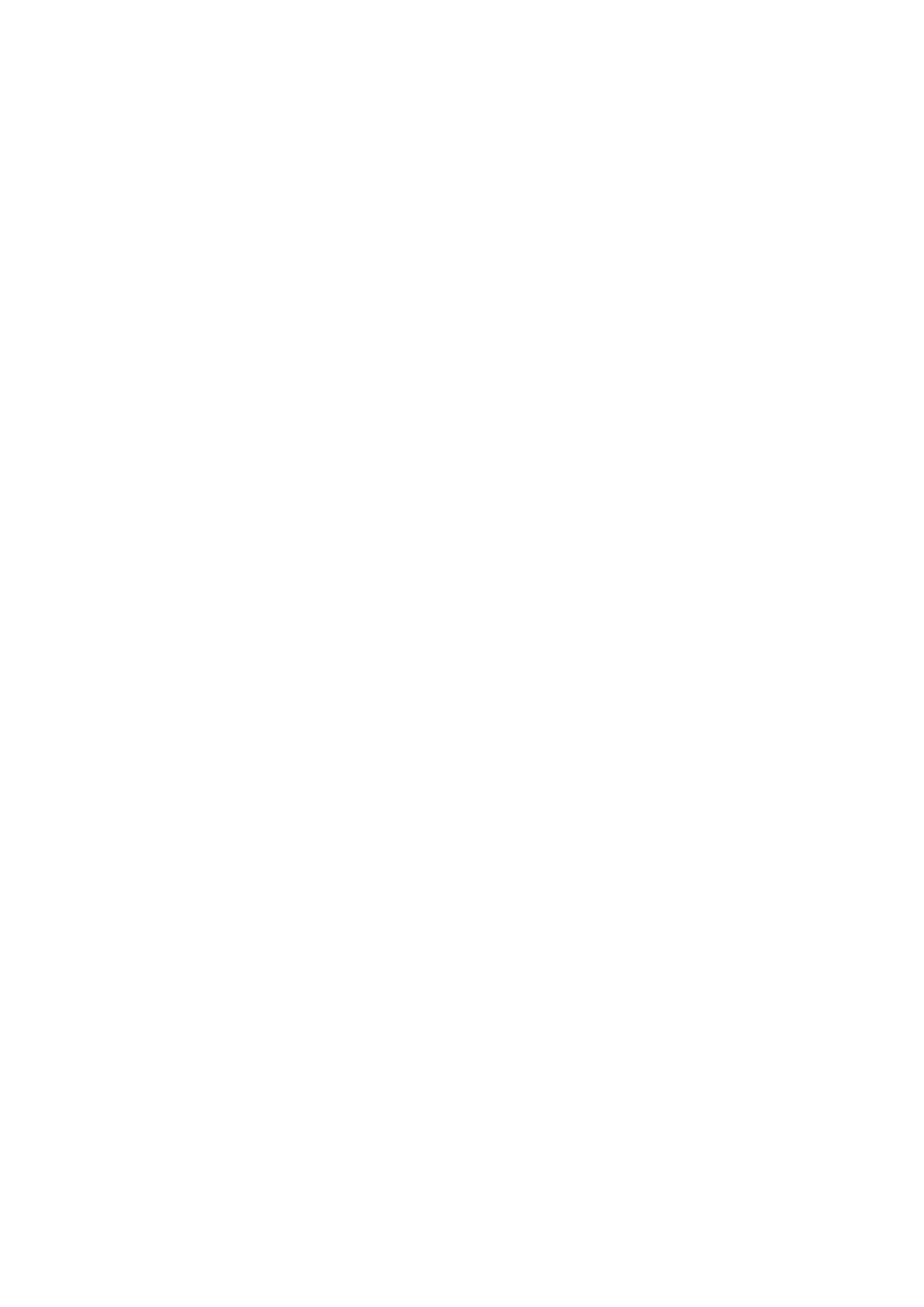## **BRITISH RIDING PONY**

#### **BREED DESCRIPTION**

The British Riding Pony is a breed, established over a hundred years ago, originally by the Polo Pony Stud Book Society in 1893. However, 20 years later it became the National Pony Society and to this day it is the custodian of the Stud Book. The Stud Book was formed to encourage the breeding, registration and improvement of both Riding Ponies and at that time all the native breds too, though they now have their own stud books.

The foundation blood lines of all the British Riding Ponies were Polo Ponies, Thoroughbreds, Arabs and the British Native Breeds (mostly Welsh or Dartmoor). An increasing number of the ponies now being registered with the NPS are the progeny of British Riding Pony sires and dams and through many generations of selective breeding a very high standard has been achieved.

British Riding Ponies are of three categories or types – Show Ponies, Show Hunter Ponies and Sports/Competition Ponies. The Sports Ponies result from cross breeding with Sport Horses or Ponies.

All types have outstanding quality while retaining the pony characteristics of good temperament, hardiness, soundness and surefootedness. They provide an ideal mount for today's competitive riders and are successful in a wide variety of equine competitions and disciplines.

The British Riding Pony is much respected and sought after world wide and some of the best blood lines have been exported, predominantly to Australia, New Zealand and America.

#### **SHOW PONY BREED DESCRIPTION**

**GENERAL DESCRIPTION**: The Show Pony should have elegance, quality and refinement but be of true pony character. Show Ponies should have a long, low, sweeping, floating action from the shoulder and cover the ground with effortless ease. The Show Pony should look like a scaled down version of the show hack.

**HEIGHT**: Up to 148 cms.

**COLOUR**: All colours are allowed.

**HEAD**: An alert intelligent outlook. A slightly dished / chiseled outline, refined under the throat-line is preferred. The head should be well set on the neck, having good flexion at the poll.

**EYES**: Bold, intelligent.

**EARS:** Neat and small.

**NECK AND SHOULDER**: Long sweeping refined neck set on to a well laid back shoulder giving a good length of rein and a good prominent riding wither.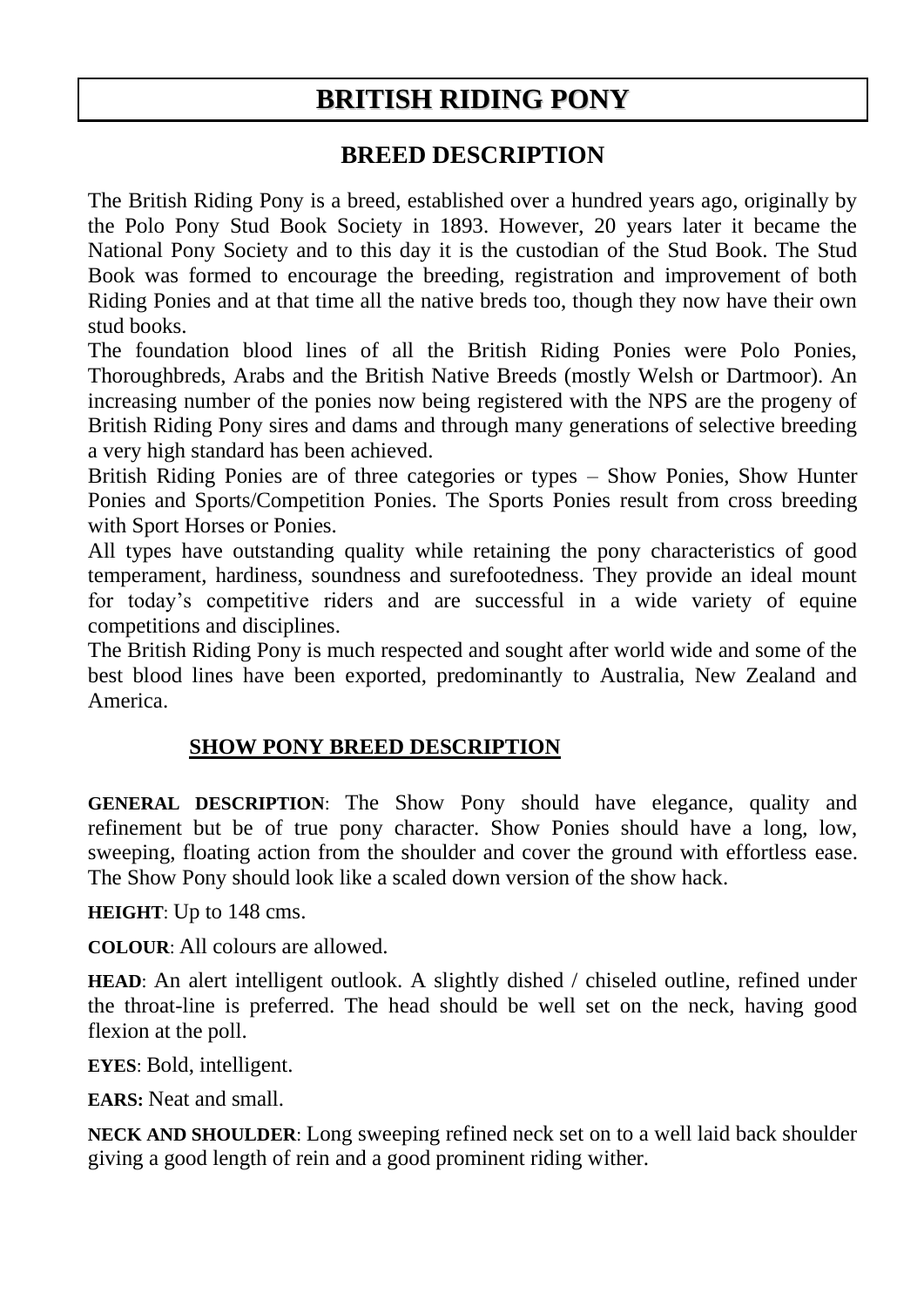**BODY:** Good depth of girth, deep heart room. The wither must be clearly defined and the back strong, not long, with enough scope to carry a saddle. A good length of quarter and a well set on tail, carried gaily.

**LIMBS:** Limbs with quality bone in proportion to the body. Good broad, flat knees; short flat cannon bones and fetlock joints large enough to stand ridden work. Fore limbs neither back of the knee nor over at the knee. The hind legs to have a strong second thigh and good, clean hocks. The pastern should be sloping. Show Ponies should have open feet.

**ACTION:** Free, low to the ground, flowing, extravagant action, straight from the shoulder. A good length of stride and engagement of the hocks. All movement should be balanced, straight and true.

**PERFORMANCE:** The Show Pony should demonstrate a light and obedient way of going with easy transitions through its paces. While the gallop is not an essential, the show pony should show an extension in canter.

#### **SHOW HUNTER PONY BREED DESCRIPTION**

**GENERAL DESCRIPTION:** The Show Hunter Pony should combine quality with bone and substance. It must display a workmanlike appearance while still retaining show-ring quality. It should be sure footed and have a strong, effective action and be capable of giving a good day's hunting. It should resemble a scaled down version of the middleweight hunter.

**HEIGHT**: Up to 153 cms.

**COLOUR:** All colours are allowed.

**HEAD:** A good honest head with a good width of forehead, still showing pony characteristics but size in proportion to the body. The head should be well set on the neck.

**EYES:** Bold, intelligent.

**EARS:** Neat and in proportion to the head.

**NECK AND SHOULDER:** Plenty of length in front of the saddle with a sloping shoulder, a good length of rein and a good prominent riding wither. The neck should be long but not swan-like and may be deep as it comes out of the shoulder.

**BODY:** Substantial body with a frame and limbs in proportion to it. The wither must be clearly defined and the back strong, not long, with enough scope to carry a saddle. A good length of quarter and the tail should be carried in a relaxed position such that, when viewed from behind at the walk, it swings like a pendulum from side to side.

**LIMBS:** Plenty of good strong quality hard bone which shows no sign of roundness. Sufficient substance to carry a deep and compact body. Joints should be large in size and flat in aspect. Fore limbs neither back of the knee nor over at the knee. Show Hunter Ponies should have strong second thighs, clean hocks, and an open foot. All of the above provide hardy limbs suitable for significant work.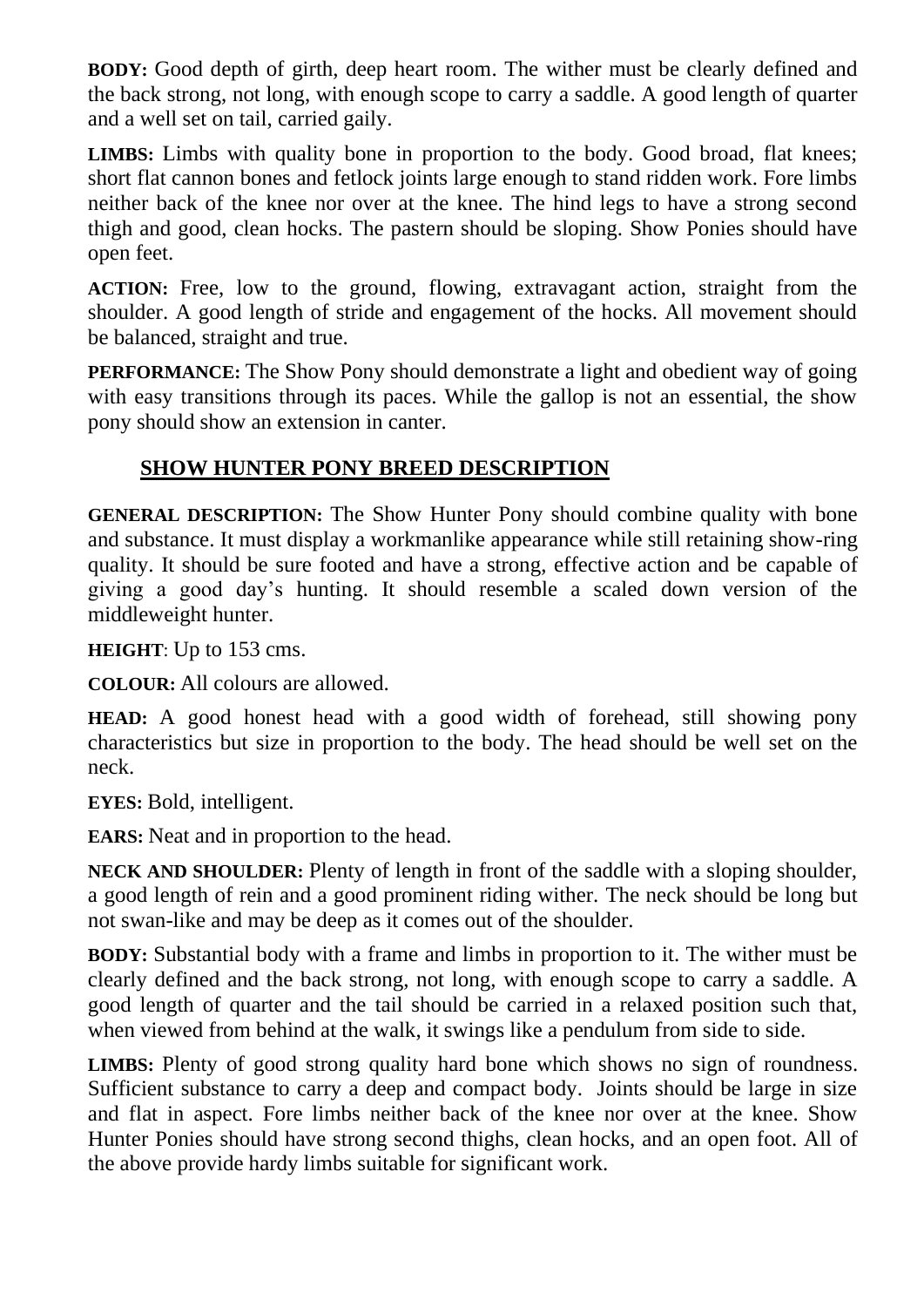**ACTION:** Correct and workmanlike movement with good engagement of the hind quarters but without the extravagance of the Show Pony in front. The movement should come from the shoulder and not the elbow and have slightly more knee elevation than the Show Pony. This type of action suits the rough terrain of the hunting field.

**PERFORMANCE:** The show hunter pony should be forward going and workmanlike in its attitude, remaining obedient with easy transitions. The gallop is important and should show a change of rhythm to four time, a lowering of the body and a lengthening of the stride. It should come easily back to hand as it comes back to canter.

#### **SPORTS/COMPETITION PONY BREED DESCRIPTION**

**GENERAL DESCRIPTION:** The Sports Pony should have the structure, quality, bone, substance and movement expected of a really high class competition animal for dressage, jumping or eventing whilst retaining pony characteristics. Sports Ponies should have an athletic action and purposeful way of going.

**HEIGHT:** Up to 158 cms.

**COLOUR**: All colours are allowed.

**HEAD:** An alert intelligent outlook with a good width of forehead. The head should be well set on the neck, having good flexion at the poll.

**EYES:** Bold, intelligent.

**EARS:** Alert, need not be small.

**NECK AND SHOULDER:** Long yet strong neck set on to a well laid back shoulder giving a good length of rein and a good prominent riding wither.

**BODY:** Good depth of girth, deep heart room. The wither must be clearly defined and the back strong, not long, with enough scope to carry a saddle. A good length of quarter.

**LIMBS:** Sufficient quality bone in proportion to the body, flat knees, strong second thighs, clean hocks, sloping pasterns and an open foot. Fore limbs neither back of the knee nor over at the knee and upright pasterns should be penalized. All of the above are required for a variety of competition work.

**ACTION**: Free, athletic, straight movement from the shoulder. A good length of stride and engagement of the hocks. Good natural balance and rhythmical movement showing plenty of impulsion. Versatile impression overall.

**PERFORMANCE:** Depending on the discipline for which it is destined, the sports/competition pony must demonstrate athletic ability and obedience at all times with elevated paces in front and strong action behind. If required it must be able to perform a dressage test and/or over jumps.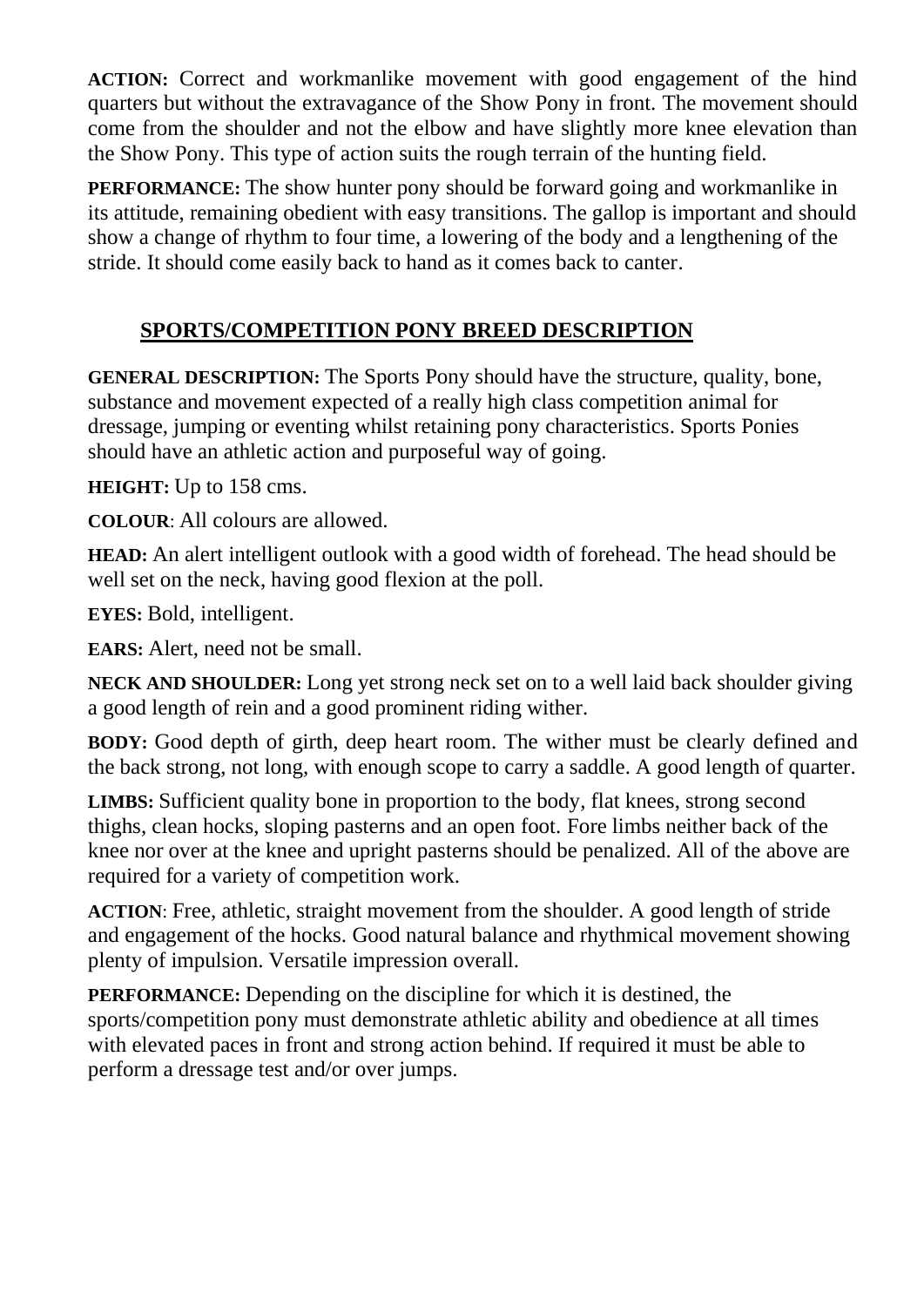### **BRITISH RIDING PONY**

#### **SHOWING RULES AND GUIDELINES**

**NB: This section should be read in conjunction with the current version of the NPS Showing and Competition Rules book which is published each year and issued to all NPS members. This section focuses on information relevant to people showing British Riding Ponies in NPS competitions and it includes some specific rules, taken from the NPS Rules book, as well as useful guidelines.** 

#### **1. General**

- 1.1 Pony age is calculated from 1st January in the year of birth. Ponies are one year old on 1st January in the year after they are born.
- 1.2 Ridden ponies must be four years old or over.

#### **2. Stallions and Colts**

- 2.1 All stallions and colts 2 years old or over must hold a Stallion Licence issued by **the National Pony Society or a relevant breed society.**
- 2.2 In the interest of safety all stallions and colts, two years old or over must be suitably bitted and led by a handler that has attained their 14th birthday before January 1st of the current year.
- 2.3 Riders of stallions not exceeding 128 cms must have attained their **12th birthday before January 1st of the current year. Riders of stallions exceeding 128 cms must have attained their 14th birthday before January 1st of the current year.**

#### **3. Mares**

- 3.1 For showing purposes, females are acknowledged as being Brood Mares when four years old or over with a foal at foot. A mare that has lost her foal in the current year may, on production of a vet's certificate, compete in brood mare classes.
- 3.2 Barren mares are defined as mares without a foal at foot and not in foal. Barren mares may not compete in Brood Mare classes.
- 3.3 No mare with a foal at foot can be shown in a ridden class.
- 3.4 Brood mares may be shown in a leather head collar or any bridle.

#### **4. Youngstock**

- 4.1 Youngstock may be required to be measured on the day of the show before their classes. They must comply with the heights stated in the rules for youngstock of different ages and expected adult heights.
- 4.2 Youngstock should be shown in a leather head collar or show bridle.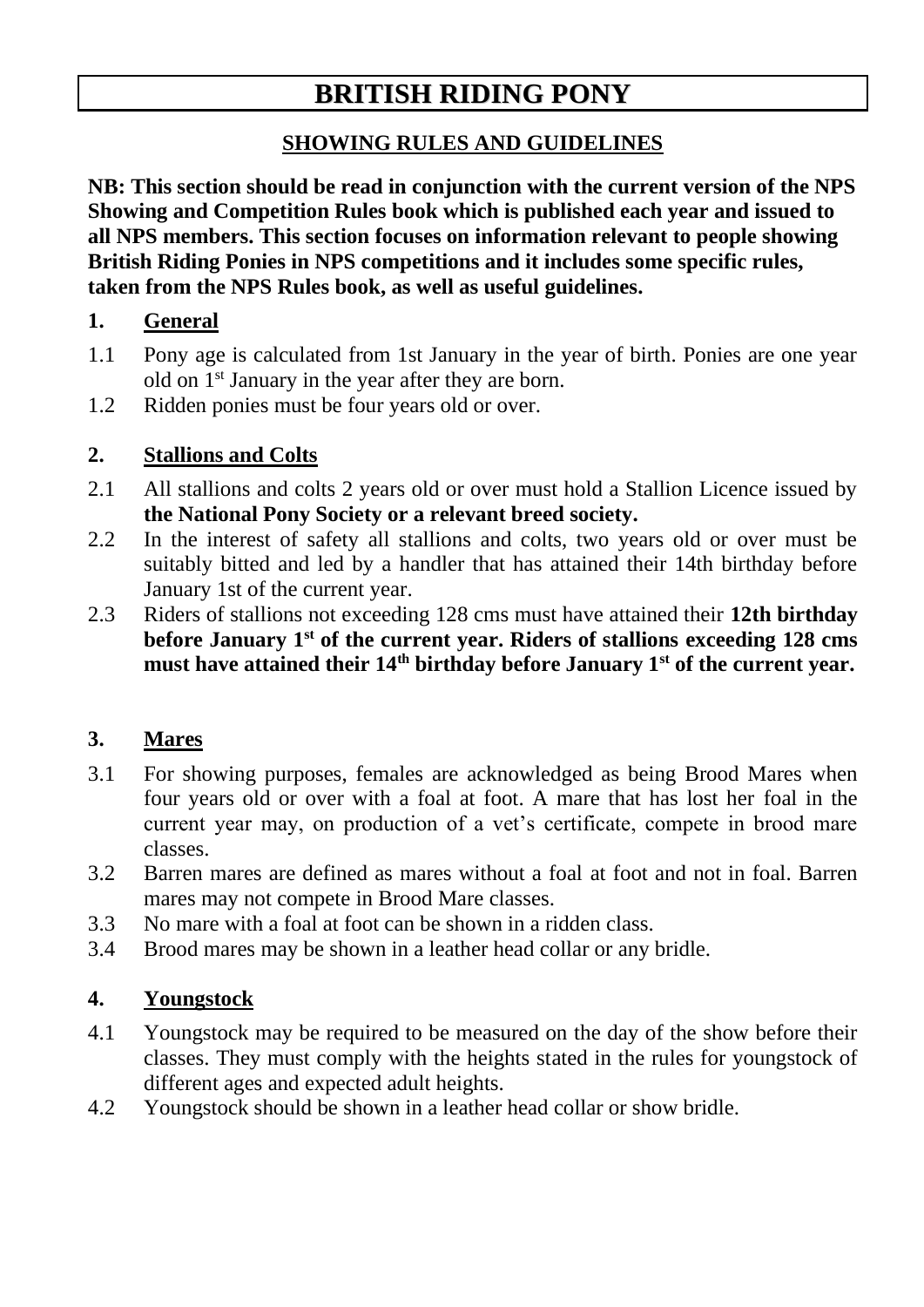#### **5. Foals**

- 5.1 All foals must be at least four weeks old on the day of the show and must accompany their dam into the ring and be led alongside the mare as much as possible.
- 5.2 All foals to be shown in a halter or leather head collar. No foal to be shown in any bit of any kind.
- 5.3 At foal shows
	- Foals must be weaned
	- They must not be under 20 weeks old
	- They must only be shown in a halter or head collar, not in a bit of any type
	- No foal to be lunged
	- No foal to be full body clipped

#### **6. Trimming**

- 6.1 In all cases manes should be pulled. Tails should be pulled or plaited and banged – cut square across at the bottom at a length just below the point of the hock when the tail is carried. Razored/clipped tails are discouraged.
- 6.2 Ears may be trimmed inside as well as outside. Whiskers on the muzzle and long hairs on the jaw line may be trimmed.
- 6.3 Feather and heels should be trimmed.
- 6.4 Quarter marks and flashes are usual on Show Ponies and Show Hunter Ponies, those on Show Hunter Ponies being limited to simple basic patterns that do not distract from the workmanlike image.

#### **7. Turnout – Ponies**

- 7.1 Manes must be plaited in all showing classes, except foals where plaiting is optional.
- 7.2 Ponies in Novice Ridden classes must be shown in a snaffle bit. In other ridden classes a double bridle is standard but not compulsory. The judge can take into account the suitability of the bridle and bit, based on the rider's competence and the way the pony is going in the class.
- 7.3 All ponies in Leading Rein classes must be shown in a snaffle bit. The leading rein must be attached to the noseband only and the reins must go directly from the bit to the rider's hands.
- 7.4 Coloured browbands are popular for Show Ponies. For Show Hunter Ponies and Sports Ponies the bridle may have a plain, laced or plaited browband. Colts may be shown in brass browbands. Nosebands should be plain but can be broader depending on the size of the pony's head. Martingales are not acceptable.
- 7.5 **Saddles should be well fitting. The use of a plain coloured numnah is optional.**
- 7.6 Boots are not acceptable except in classes where jumping is included.
- 7.7 Ridden stallions must display a stallion bridle marker. In hand stallions (2 years old and over) are advised to display a stallion bridle marker.